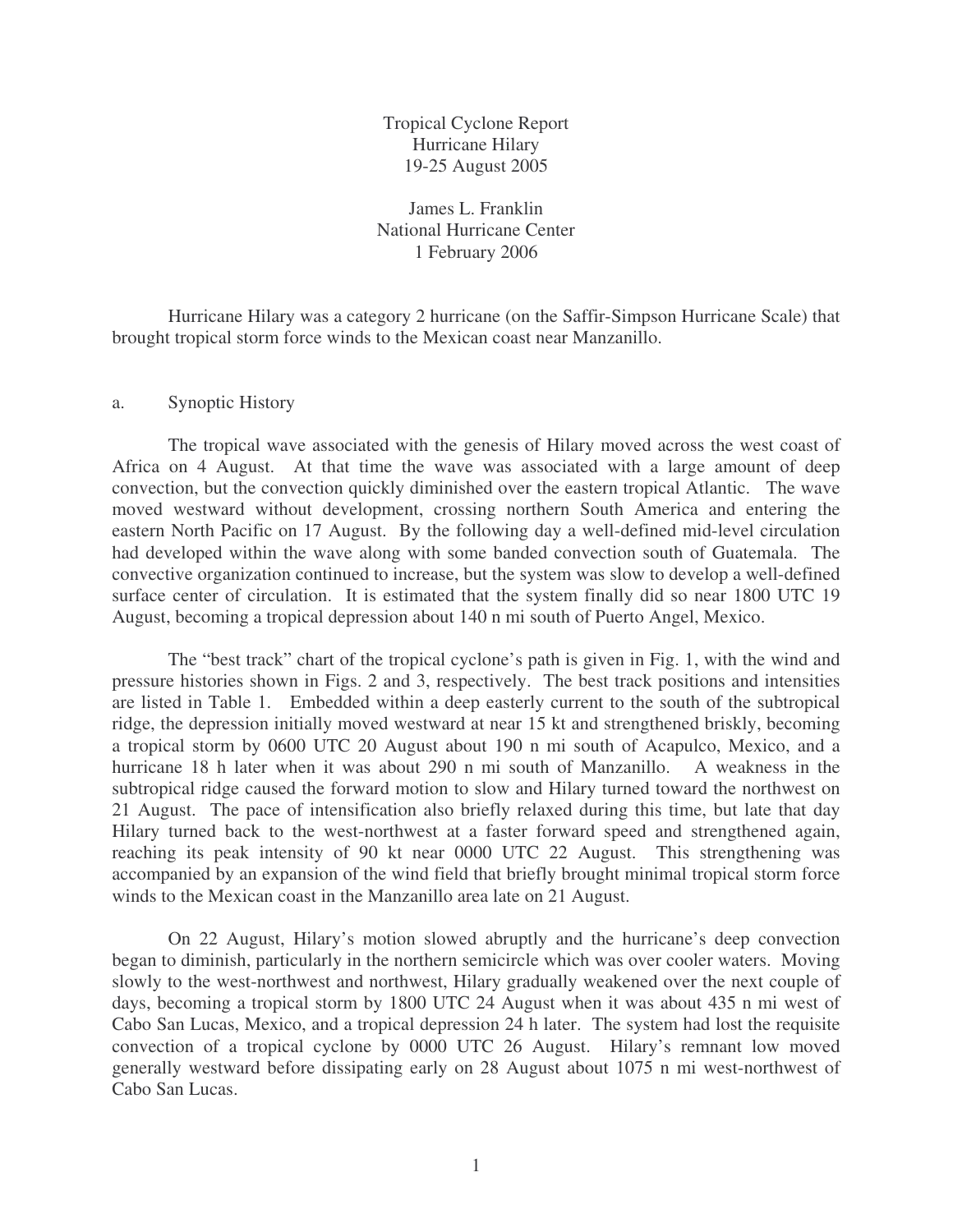## b. Meteorological Statistics

Observations in Hilary (Figs. 2 and 3) include satellite-based Dvorak technique intensity estimates from the Tropical Analysis and Forecast Branch (TAFB), the Satellite Analysis Branch (SAB) and the U. S. Air Force Weather Agency (AFWA). Microwave satellite imagery from NOAA polar-orbiting satellites, the NASA Tropical Rainfall Measuring Mission (TRMM), the NASA QuikSCAT, and Defense Meteorological Satellite Program (DMSP) satellites were also useful in tracking Hilary.

Ship reports of winds of tropical storm force associated with Hilary are given in Table 2. Manzanillo reported sustained winds of 35 kt, with gusts to 40 kt, at 2145 UTC 21 August.

## c. Casualty and Damage Statistics

There were no reports of damage or casualties associated with Hilary.

## d. Forecast and Warning Critique

NHC Tropical Weather Outlooks first indicated the potential for tropical cyclone formation from Hilary's precursor disturbance about 24 h prior to genesis.

Average official track errors for Hilary were considerably lower than the average official track errors for the 10-yr period 1995-2004 (Table 3). Among the dynamical models, the GFS (and in particular the GFS ensemble mean, AEMI) and the GFDL performed well with Hilary. The consensus models also did well.

Average official intensity errors were 6, 8, 8, 10, 14, 17, and 19 kt for the 12, 24, 36, 48, 72, 96, and 120 h forecasts, respectively, and were generally less than the average long-term official intensity errors (6, 11, 14, 17, 19, 18, and 19 kt, respectively).

Warnings associated with Hilary are given in Table 4. The tropical storm warning was issued only after the onset of tropical storm force winds at the coastline, as the increase in the size of Hilary's wind field was not anticipated. Forecasting the wind structure of tropical cyclones, particularly in the vicinity of complex terrain, continues to pose significant challenges. Interestingly, there were indications in the GFS model fields that the wind field would expand.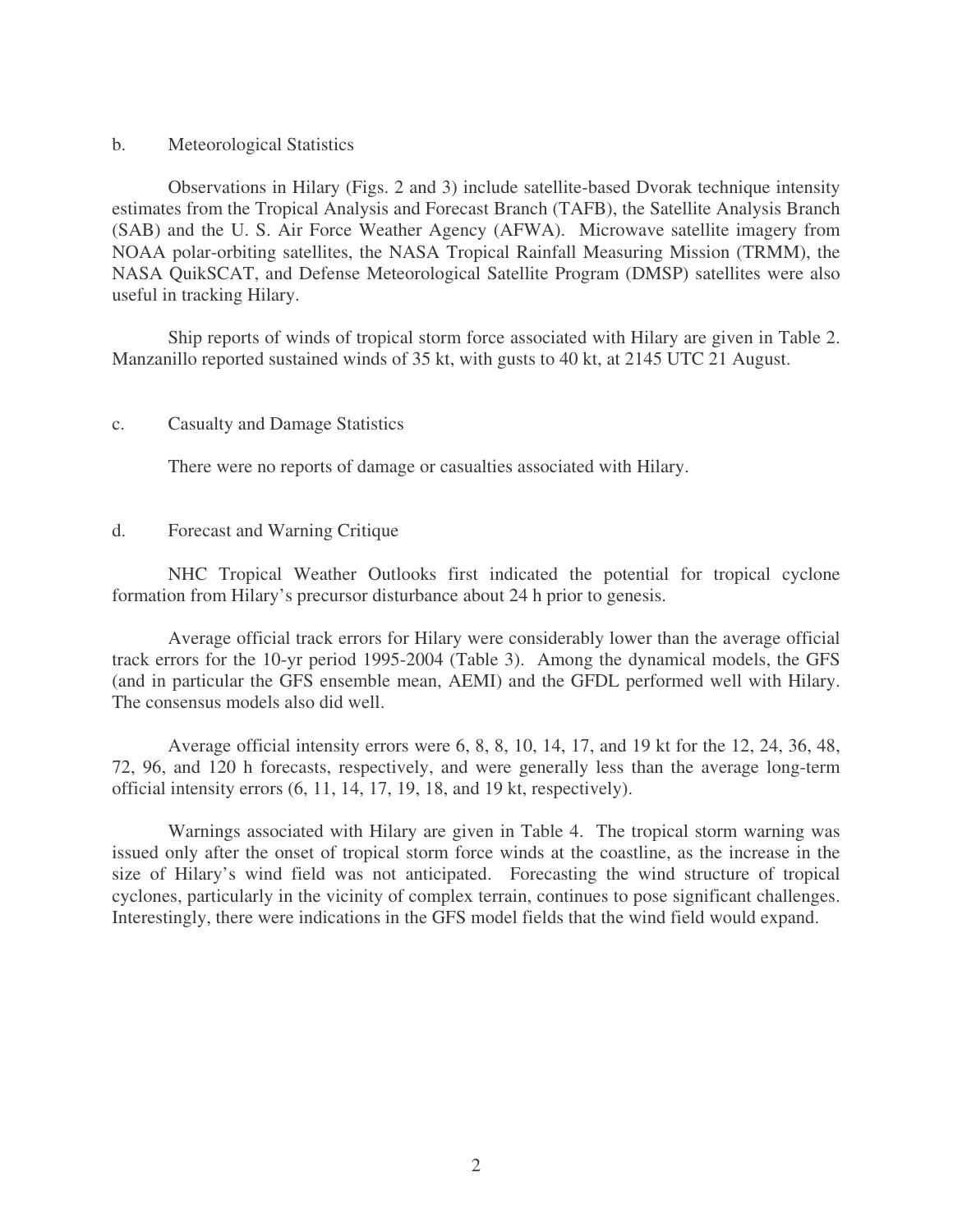| Date/Time<br>(UTC) | Latitude<br>(°N) | Longitude<br>$(^{\circ}W)$ | Pressure<br>(mb) | Wind Speed<br>(kt) | <b>Stage</b>           |
|--------------------|------------------|----------------------------|------------------|--------------------|------------------------|
| 19 / 1800          | 13.3             | 96.6                       | 1007             | 25                 | tropical depression    |
| 20 / 0000          | 13.5             | 98.2                       | 1006             | 30                 |                        |
| 20 / 0600          | 13.6             | 99.8                       | 1002             | 40                 | tropical storm         |
| 20 / 1200          | 13.8             | 101.3                      | 997              | 50                 | $\mathbf{H}$           |
| 20 / 1800          | 14.0             | 102.5                      | 994              | 55                 | Ħ                      |
| 21/0000            | 14.3             | 103.7                      | 987              | 65                 | hurricane              |
| 21/0600            | 14.9             | 104.7                      | 983              | 70                 | $\mathbf{H}$           |
| 21/1200            | 15.7             | 105.6                      | 981              | 70                 | $\pmb{\mathsf{H}}$     |
| 21/1800            | 16.5             | 107.1                      | 979              | 75                 | $\pmb{\mathsf{H}}$     |
| 22/0000            | 17.2             | 108.5                      | 972              | 90                 | $\mathbf{H}$           |
| 22/0600            | 17.8             | 110.0                      | 970              | 90                 | $\pmb{\mathsf{H}}$     |
| 22/1200            | 18.3             | 111.5                      | 972              | 90                 | $\pmb{\mathsf{H}}$     |
| 22/1800            | 18.6             | 112.3                      | 974              | 85                 | $\pmb{\mathsf{H}}$     |
| 23 / 0000          | 18.9             | 113.2                      | 976              | 80                 | $\pmb{\mathsf{H}}$     |
| 23/0600            | 19.2             | 114.1                      | 981              | 75                 | $\pmb{\mathsf{H}}$     |
| 23 / 1200          | 19.6             | 114.9                      | 983              | 70                 | 11                     |
| 23 / 1800          | 20.0             | 115.6                      | 985              | 70                 | $\pmb{\mathsf{H}}$     |
| 24 / 0000          | 20.4             | 116.1                      | 986              | 65                 | $\mathbf{H}$           |
| 24 / 0600          | 20.9             | 116.7                      | 987              | 65                 | $\pmb{\shortparallel}$ |
| 24 / 1200          | 21.4             | 117.2                      | 990              | 65                 | Ħ                      |
| 24 / 1800          | 22.0             | 117.7                      | 994              | 55                 | tropical storm         |
| 25 / 0000          | 22.7             | 118.4                      | 998              | 45                 | Ħ                      |
| 25 / 0600          | 23.3             | 119.1                      | 1000             | 40                 | $\pmb{\mathsf{H}}$     |
| 25 / 1200          | 23.9             | 119.9                      | 1002             | 35                 | Ħ                      |
| 25 / 1800          | 24.3             | 120.7                      | 1003             | 30                 | tropical depression    |
| 26 / 0000          | 24.7             | 121.6                      | 1004             | 25                 | low                    |
| 26 / 0600          | 25.0             | 122.6                      | 1005             | 25                 | $\mathbf{H}$           |
| 26 / 1200          | 25.3             | 123.6                      | 1006             | 25                 | $\pmb{\mathsf{H}}$     |
| 26 / 1800          | 25.6             | 124.6                      | 1007             | 25                 | 11                     |
| 27 / 0000          | 25.7             | 125.5                      | 1008             | 25                 | 11                     |
| 27 / 0600          | 25.7             | 126.5                      | 1008             | 25                 | $\pmb{\mathsf{H}}$     |
| 27/1200            | 25.6             | 127.5                      | 1009             | 25                 | Ħ                      |
| 27 / 1800          | 25.5             | 128.5                      | 1009             | 25                 | $\pmb{\mathsf{H}}$     |
| 28 / 0000          | 25.5             | 129.4                      | 1010             | 25                 | Ħ                      |
| 28 / 0600          |                  |                            |                  |                    | dissipated             |
| 22/0600            | 17.8             | 110.0                      | 970              | 90                 | minimum pressure       |

Table 1. Best track for Hurricane Hilary, 19-25 August 2005.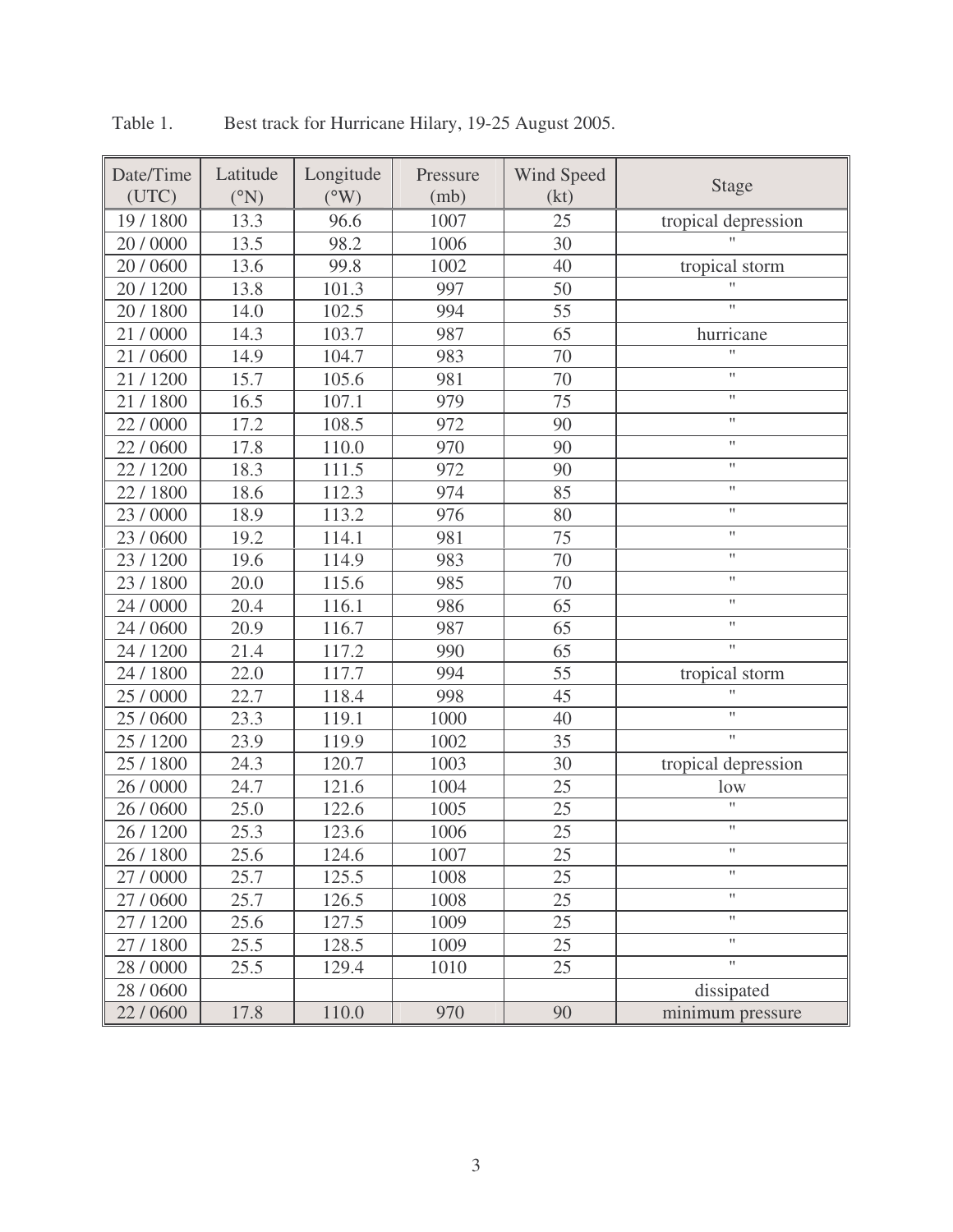| Date/Time<br>(UTC) | Ship call sign | Latitude<br>$^{\circ}$ N) | Longitude<br>$(W^{\circ})$ | Wind<br>dir/speed (kt) | Pressure<br>(mb) |
|--------------------|----------------|---------------------------|----------------------------|------------------------|------------------|
| 20/0000            | <b>PBBR</b>    | 10.3                      | 104.7                      | 290 / 35               | 1008.2           |
| 21/2100            | <b>DGVC</b>    | 18.6                      | 103.9                      | 130/45                 | 1008.0           |
| 21/2100            | WCZ523         | 19.3                      | 105.6                      | 120/37                 | 1006.1           |
| 22/0000            | WCZ523         | 19.2                      | 105.2                      | 160/40                 | 1008.0           |
| 22/0000            | 3FZP8          | 20.0                      | 106.5                      | 140 / 37               | 1005.0           |
| 22/0600            | <b>JKHH</b>    | 20.3                      | 107.9                      | 110/36                 | 1009.2           |

Table 2. Selected ship reports with winds of at least 34 kt for Hurricane Hilary, 19-25 August 2005.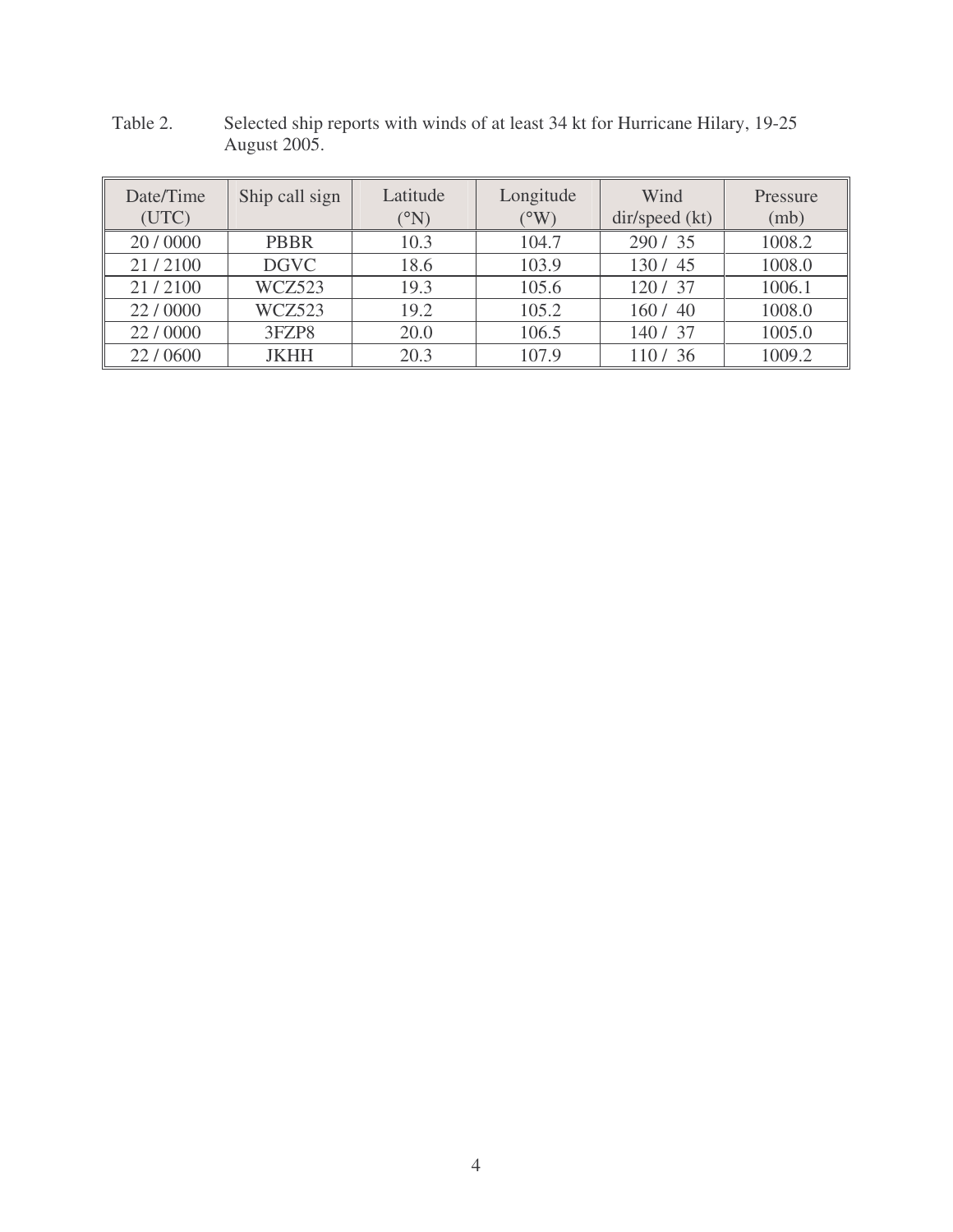Table 3. Preliminary forecast evaluation (heterogeneous sample) for Hurricane Hilary, 19- 25 August 2005. Forecast errors (n mi) are followed by the number of forecasts in parentheses. Errors smaller than the NHC official forecast are shown in boldface type. Verification includes the depression stage, but does not include the extratropical stage, if any.

| Forecast                                                       | Forecast Period (h) |           |           |          |                        |           |           |
|----------------------------------------------------------------|---------------------|-----------|-----------|----------|------------------------|-----------|-----------|
| Technique                                                      | 12                  | 24        | 36        | 48       | 72                     | 96        | 120       |
| CLP5                                                           | 40(23)              | 76(21)    | 99 (19)   | 122(17)  | 158(13)                | 186(9)    | 222(5)    |
| <b>GFNI</b>                                                    | 51(22)              | 91(20)    | 122(18)   | 154(16)  | 215(12)                | 218(7)    | 299(3)    |
| <b>GFDI</b>                                                    | 32(23)              | 45(21)    | 43(19)    | 48(17)   | 101(13)                | 153(9)    | 182(5)    |
| <b>GFSI</b>                                                    | 39(21)              | 53(17)    | 60(15)    | 68(13)   | 107(9)                 | 135(5)    | 114(1)    |
| <b>AEMI</b>                                                    | 34(23)              | 56(21)    | 61(19)    | 63(17)   | 84(13)                 | 91(9)     | 119(5)    |
| <b>NGPI</b>                                                    | 47(22)              | 84 (20)   | 110(18)   | 138 (16) | 188 (12)               | 267(8)    | 552(4)    |
| <b>UKMI</b>                                                    | 40(23)              | 70(21)    | 91 (19)   | 103(17)  | 136(13)                | 157(9)    | 157(5)    |
| <b>BAMD</b>                                                    | 38(23)              | 68 (21)   | 86 (19)   | 109(17)  | 163(13)                | 215(9)    | 209(5)    |
| <b>BAMM</b>                                                    | 35(23)              | 68 (21)   | 99 (19)   | 138(17)  | 202(13)                | 188(9)    | 186(5)    |
| <b>BAMS</b>                                                    | 37(23)              | 65(21)    | 90(19)    | 123(17)  | 168(13)                | 148(9)    | 178(5)    |
| <b>CONU</b>                                                    | 33(23)              | 56(21)    | 72(19)    | 85(17)   | 118(13)                | 134(9)    | 222(5)    |
| <b>GUNA</b>                                                    | 33(20)              | 53(17)    | 62(15)    | 69(13)   | 110(9)                 | 131(5)    | 178(1)    |
| <b>FSSE</b>                                                    | 32(20)              | 51(18)    | 60(16)    | 67(14)   | 90(10)                 | 130(6)    | 142(2)    |
| <b>OFCL</b>                                                    | 37(23)              | 59(21)    | 70(19)    | 73(17)   | 94(13)                 | 115(9)    | 120(5)    |
| <b>NHC</b> Official<br>$(1995 - 2004)$<br>$mean)$ <sup>1</sup> | 37 (2654)           | 68 (2378) | 97 (2096) |          | $123(1829)$ 175 (1386) | 208 (355) | 259 (224) |

<sup>&</sup>lt;sup>1</sup> Errors given for the 96 and 120 h periods are averages over the four-year period 2001-4.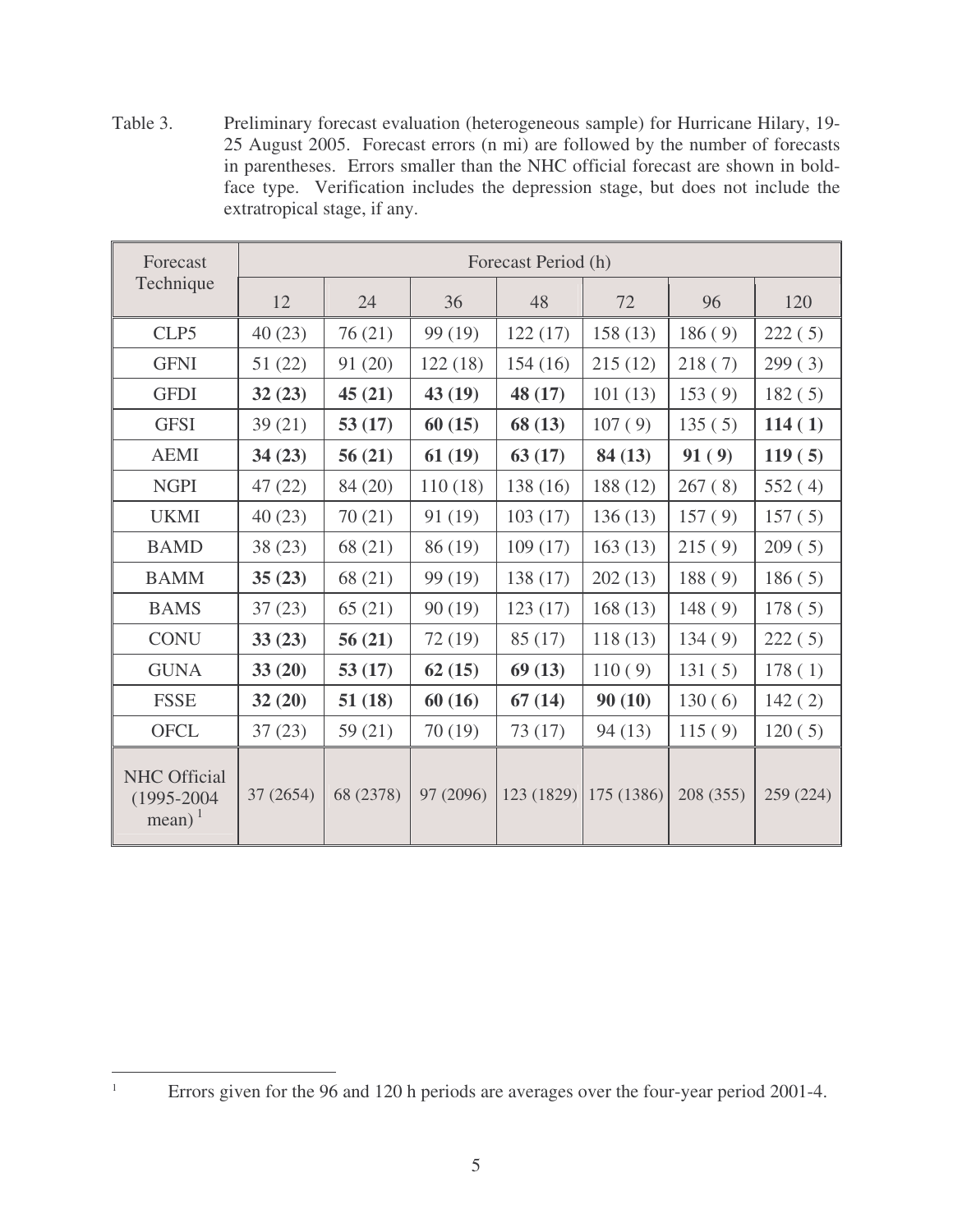| Date/Time (UTC) | Action                                        | Location                              |  |  |
|-----------------|-----------------------------------------------|---------------------------------------|--|--|
| 21/2200         | <b>Tropical Storm Warning</b><br>issued       | Punta San Telmo to Cabo<br>Corrientes |  |  |
| 22/0900         | <b>Tropical Storm Warning</b><br>discontinued | Punta San Telmo to Cabo<br>Corrientes |  |  |

Table 4. Watch and warning summary for Hurricane Hilary, 19-25 August 2005.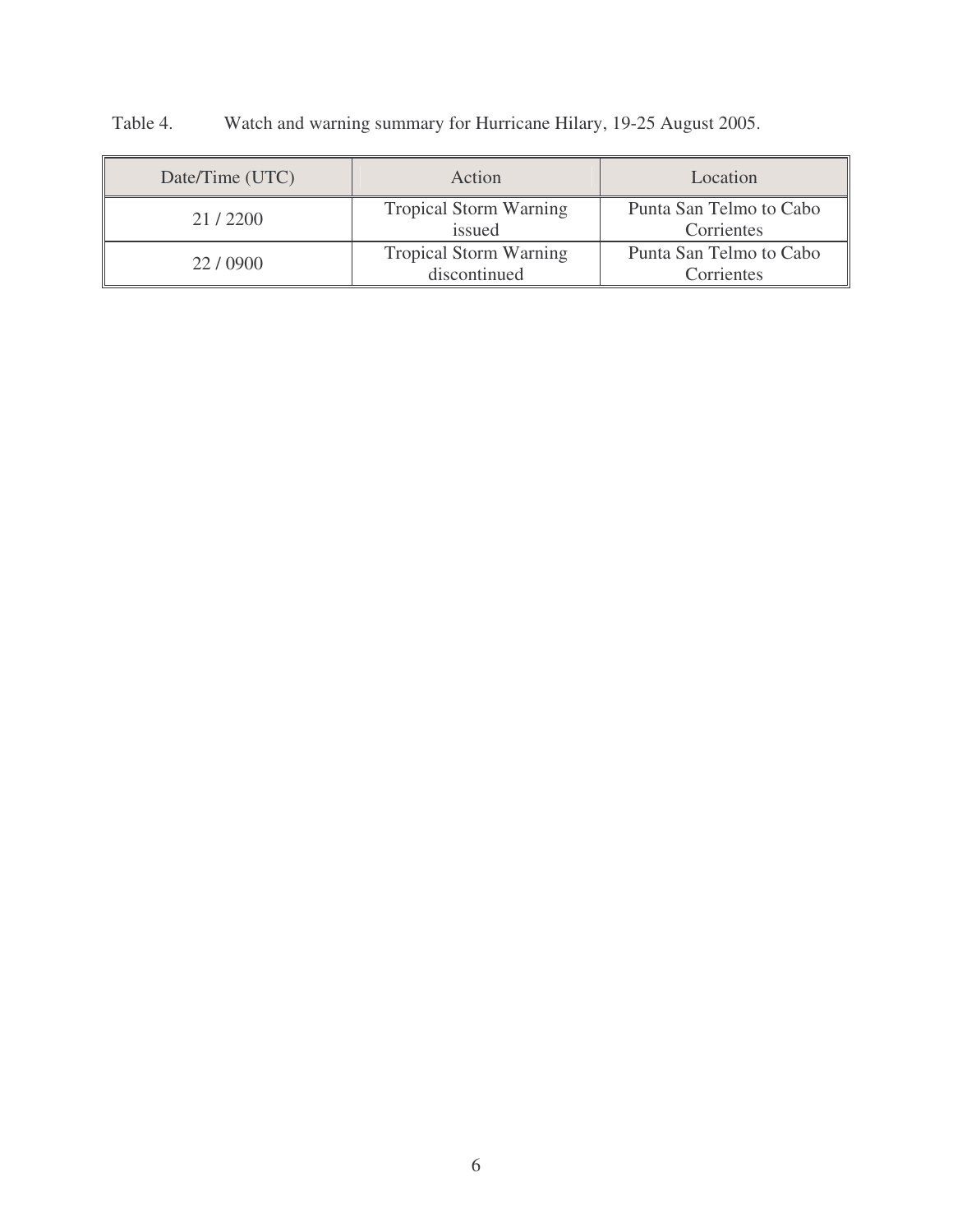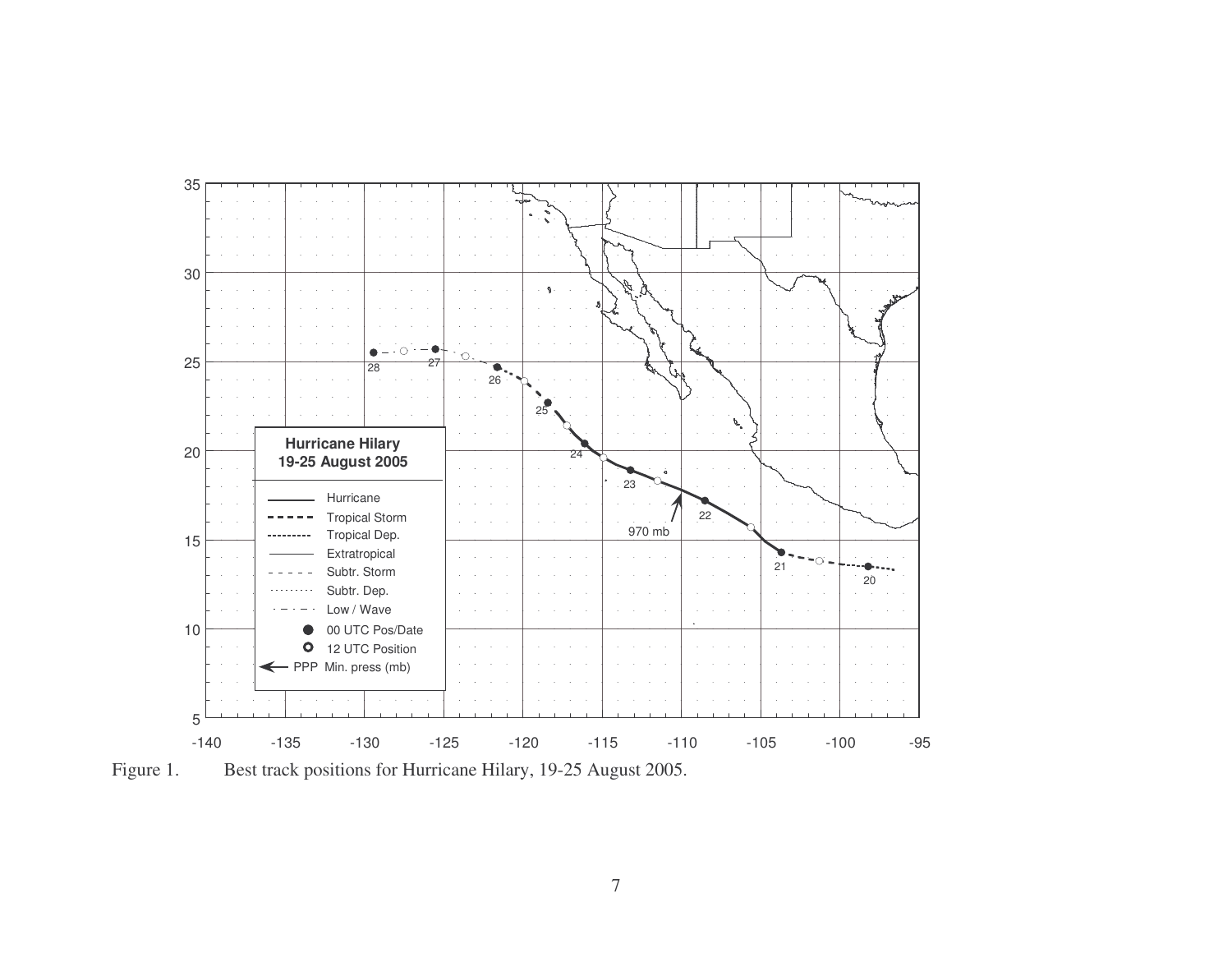

Figure 2. Selected wind observations and best track maximum sustained surface wind speed curve for Hurricane Hilary, 19-25 August 2005.